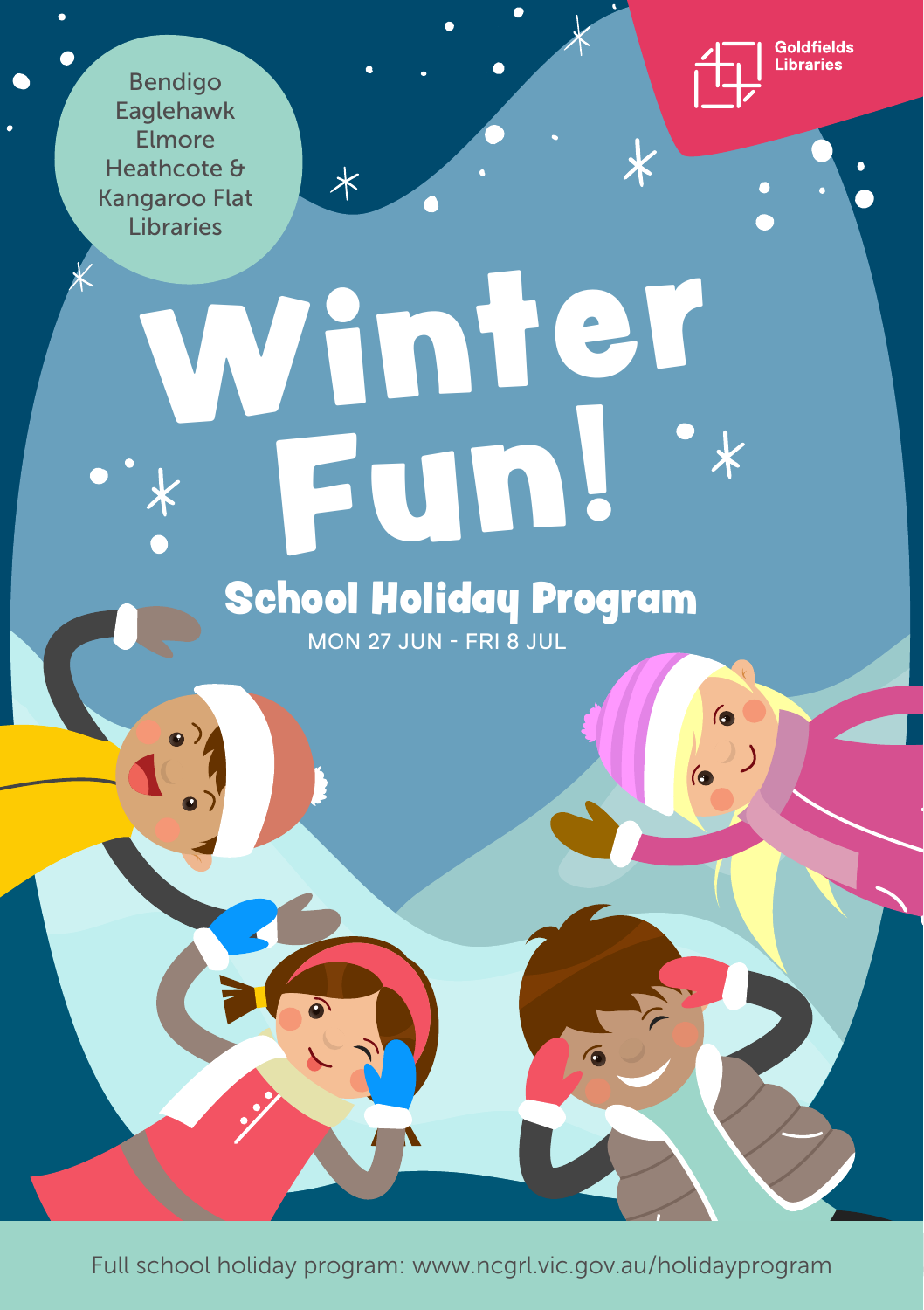# Jigsaw<br>Winter Love

### Community Jigsaw

Join in the fun and add a piece or two to our community jigsaws.

**MON 27 JUN-FRI 8 JUL** Eaglehawk, Heathcote and Kangaroo Flat Libraries

### Jigsaw Tree Mural

Help decorate our beautiful winter tree by adding some jigsaw piece leaves.

**MON 27 JUN-FRI 8 JUL** Kangaroo Flat Library

### Cardboard Jigsaws

Design and illustrate your own jigsaw to take home using our 16-piece card templates.

> **BOOK NOW**

Ages 8-12 years.

**FRI 1 JUL, 10-10.45AM**  Kangaroo Flat Library

**THU 7 JUL, 3-4PM** Heathcote Library

### Wooden Jigsaws

Jigsaws for little kids! Illustrate your own 12-piece wooden jigsaw to take home.

> **BOOK NOW**

Ages 5-8 years.

**TUE 5 JUL, 10-10.45AM** Kangaroo Flat Library

### Drop In Jigsaw

Drop in and have some fun designing your own jigsaw, then test it out on family and friends!

Ages 5-12 years.

**MON 27 JUN, 11AM-12PM**  Elmore Library Agency

**TUE 5, FRI 8 & SAT 9 JUL** Eaglehawk Library

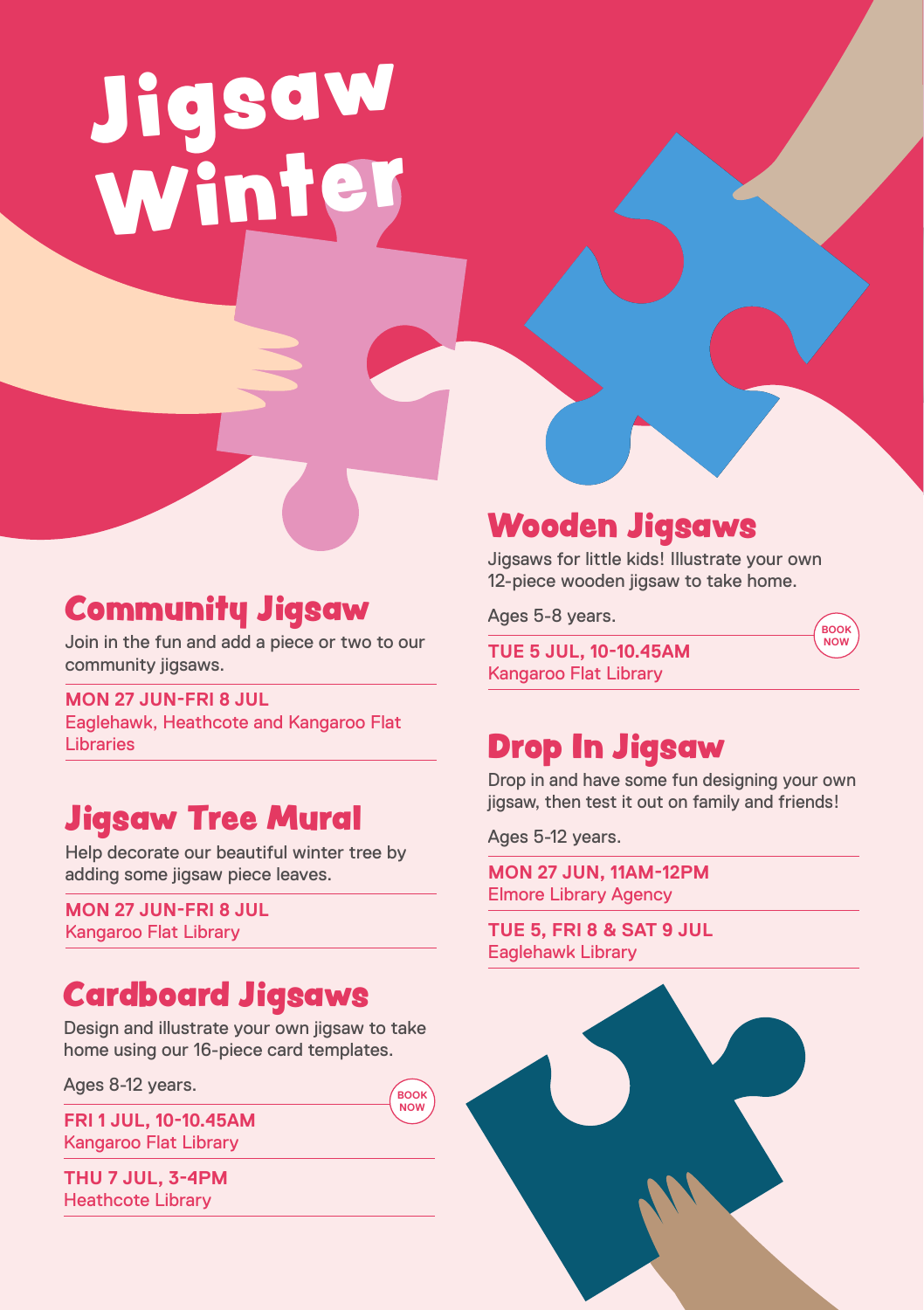# Love of the Fey

### Green Screen Wonders

Just imagine if you had wings! Using our green screen as a backdrop, see yourself with giant moving wings and have a photo taken if you wish.

All ages.

**MON 27 JUN-FRI 8 JUL** Bendigo Library

### Fairy Charms

Drop in and create a special little charm for the fairies and elves who may visit your home.

Ages 5-12 years.

**WED 29 JUN, 10AM-12PM & 2-4PM** Bendigo Library

### Australian Fairy Tales for Older Kids

Faerie Bard Louisa John-Krol presents fairy tales and music for older kids - tween, teen and keen! To get in the zone, dress up as a fantasy character or your most magical self we'll have face painters on hand to help and prizes for the most bewitching outfits.

Ages 8-12+ years

**THU 30 JUN, 2-3PM** Bendigo Library



## NAIDOC Week

### Indigenous Inspired **Craft**

Drop in each day for a new project and add a handprint to our big Bunjil's wings. Spend some time on the story mat sharing stories and watch the progress of our Indigenous Aquarium installation.

Ages 4-12 years.

In celebration of NAIDOC Week.

**MON 4-FRI 8 JUL, 10AM-4PM** Bendigo Library

### Aboriginal Evening **Storutime**

A very special evening of music and storytelling for young families featuring 'Kinja' – the wonderful duo of Ron Murray and Sarah James.

**TUE 5 JUL, 6-7PM** Bendigo Library